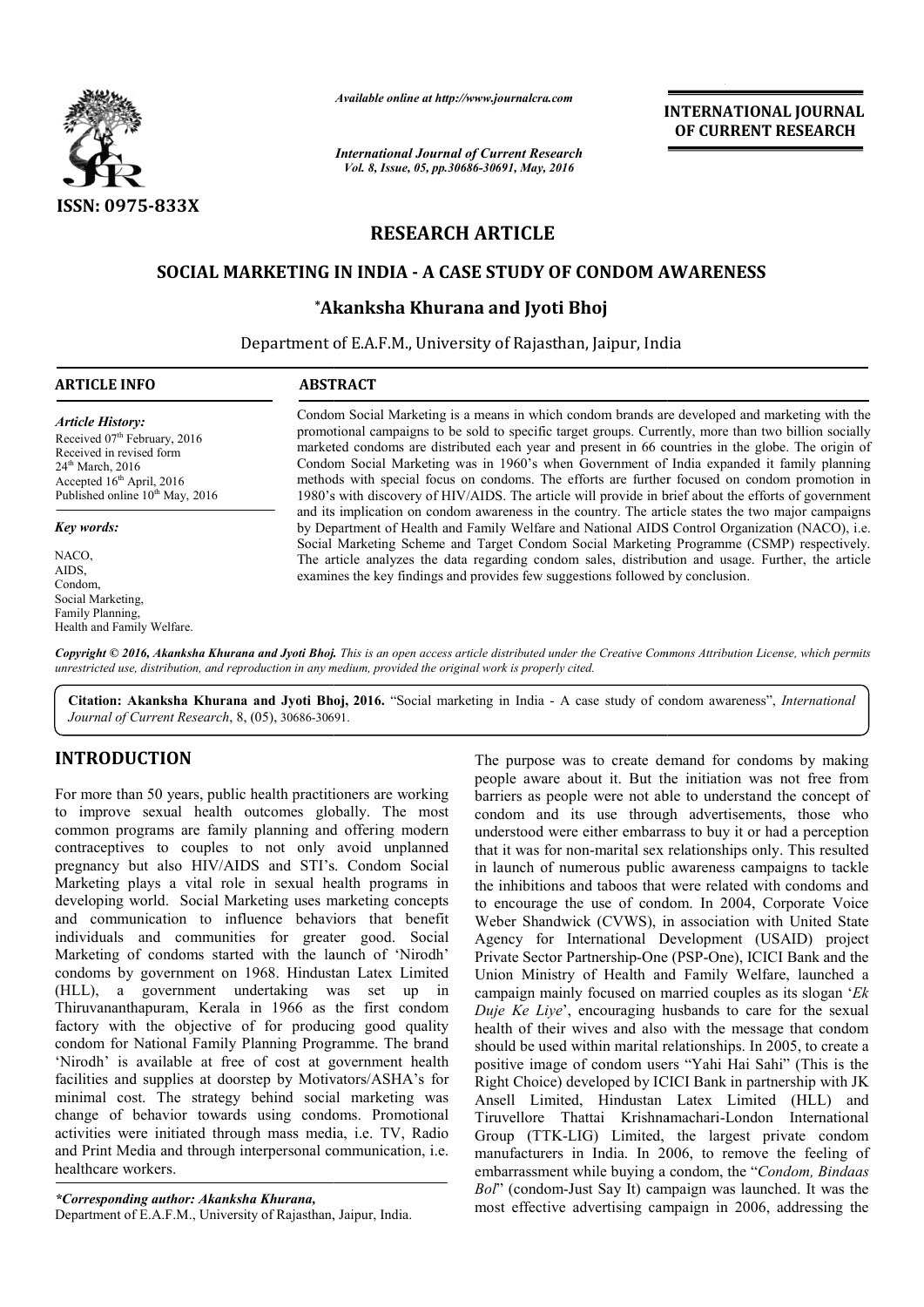first level barrier to say the word 'condom'. To reduce the hesitation and embarrassment in using the word "Condom" in rural India, the advertisements were designed and messages were communicated through the lawyer, police and coolie characters. Increase in sale of condom had been recorded due to the effect of the campaign. In March 2008, BBC World Service Trust (BBC WST) launched a campaign connecting the confidence and the smartness needed to talk freely about condoms to being a "real man". Further, they launched the "condom - condom" ringtone aimed to engage people on a taboo topic through a direct-response method. Use of condom was significantly higher among those couple who were exposed to mass media than their counterparts. With the advent of discovery of AIDS/HIV in 1980's, the National AIDS Control Organization (NACO) was set up in 1992 to manage and oversee policy and programme efforts associated with the prevention and treatment of HIV/AIDS. NACO also initiated a Condom Social Marketing Programme on condom promotion to create awareness among people that it can be used as a preventive tool again HIV/AIDS and STI/RTI's. Thus, it can be stated that various campaigns and two major programmes (Social Marketing Scheme and CSMP) by government led to awareness among people. The article provide in brief with the aim and objectives of Social Marketing Scheme and CSMP and further lead to the analysis of data related to condom use, sales, distribution and awareness among people. The article further states major key findings and suggestions along with. It can be seen that the programmes do lead to awareness among people in respect of condom but still there is reluctant to use condoms. So, it can be concluded that, the role of media in the promotion of condom use was indicated as an important way to increase awareness and use and multiple strategies would help in acceptance of condoms.

#### **Review of literature**

- *USAID Project Search (2011)* on *Condom Social Marketing* provided a Meta analysis majorly by Sweat et al. on condom social marketing and to provide planners, policy makers and other stake holders with information about what works.
- *Health and Family Welfare Statistics in India (2013)*  provided data related to condom use and sales
- *Donta et.al (2014)* provided a review article '*Acceptability of male condom: an Indian Scenario*' and concluded that there is need to create a positive image of condoms irrespective of the gender and educate men for the correct use of condoms.
- *NACO and Ministry of Health & Family Welfare*  provided the operational guidelines of Condom Promotion by SACS and in detail description of the distribution and role of SACS in condom promotion.
- *NACO and Ministry of Health & Family Welfare* in their *Annual Report 2014-15* stated in detail CSMP and Social Marketing Scheme respectively on condom promotion and the data related to condom sales and usage.

#### **Objectives of the study**

The paper uses an exploratory research technique based on past literature from respective journals, reports, newspapers and magazines covering wide collection of academic literature on Social Marketing Programme in India with respect to Condom Awareness. According to the objectives of the study, the research design is of descriptive in nature. Available secondary data was extensively used for the study. The objectives of the study are:

- To study Social Marketing Scheme under National Family Welfare Programme and examine its performance.
- To investigate Condom Promotion Programme under National AIDS Control Programme (NACP) and assess its performance.
- To assess the awareness of condoms.

#### **Social marketing programmers by government**

In late 1960's, National Family Welfare Programme of India has introduced condoms as one of the prevalent family planning methods and promoted it through social marketing. It is promoted as a dual method of protection against unintended pregnancies as well as sexually transmitted infections (STI's). In 1992, National AIDS Control Organization (NACO) set up to manage and oversee policy and programme related to prevention and treatment of HIV/AIDS and introduced National AIDS Control Programme (NACP). The prevention services of the programme included condom promotion and increased condom use which is also done through targeted intervention projects (peer-lead projects). These projects are funded, contracted and monitored by the State AIDS Control Societies (SACS). NACO and SACS provide the vital role in stewardship of condom promotion at National and at States and Union territories level respectively. The various programme and its impact on condom distribution, sales and usage is as follows:-

#### **Social marketing scheme under national family welfare programme and Condom promotion programme under national aids control programme (NACP)**

The Department of Health and Family Welfare is responsible for implementation of National Family Welfare Programme which introduced the Social Marketing of Condoms and oral pills in 1968 and in 1987 respectively. Under the social marketing scheme, condoms and oral pills are provided at highly subsidized rate (ranged from 70% to 85%) through diverse outlets. The purpose is to encourage the utilization of contraceptives and distribution of the same to State/UT's through Free Supply Scheme and Public-Private Partnership (PPP). Orders are placed on HLL Life Care Ltd. (a PSU under the Ministry) for procurement of contraceptives being manufactured by them as per government instructions and for the remaining quantities tenders are solicited from other firms. Manufactures do in-house testing of stores before offering them for inspection. The supply chain comprises of Government network and distributed through Social Marketing Organization (SMO's). SMO's are given Deluxe Nirodh condom at Rs. 2 per packet for 5 pieces and are sold  $\omega$  of Rs. 3 per packet for 5 pieces to consumers. Currently, there are three Government brands and fourteen different SMO's brands of condom sold in market. SMO's have a flexibility to fix the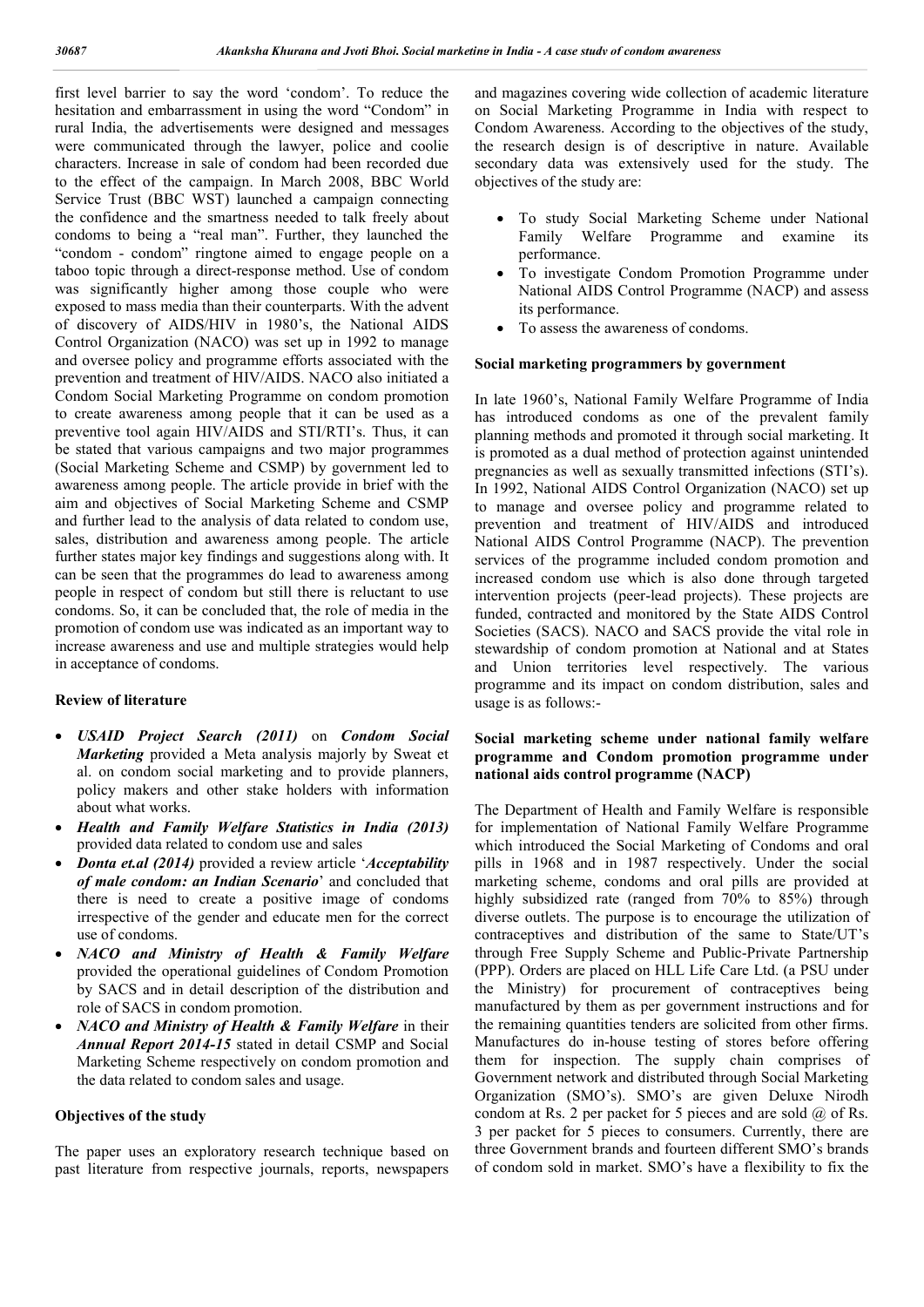price of condoms within the range provided by the government. National AIDS Control Organization (NACO) is responsible for implementation of National AIDS Control Programme at National level and State AIDS Control Societies (SACS) is responsible at State/UT's level. NACP is a100% Centrally Sponsored Scheme (CSS) launched in 1992 with a goal to halt and reverse the epidemic in the country by scaling up the prevention efforts among High Risk Groups (HRG) and general population and integrating them with care, support and treatment services. NACP firmly announces use of condom as one of the vital preventive tool in its fight against AIDS. NACP III (2007-2012) envisages social marketing to be the key driver in increasing the condom use in the country. NACO leverage the private sector marketing expertise, through its Technical Support Group, for strengthening the condom programme in India which aims at promoting condoms for ensuring that all sex acts, with risk of HIV transmission and unwanted pregnancies is protected. NACO continued its condom promotion in NACP-IV in form of Targeted Condom Social Marketing Programme (CSMP). It focuses on providing easy accessibility of condoms. It made it available on nontraditional outlets like PDS shops, petrol pumps, dhabas, lodges etc and focus on saturation of all high risk areas.



The format of flow chart (flowing from top to bottom) of social marketing distribution of condoms is presented in the diagram above. Mid-media activities conducted by SMO's under CSMP for demand generation of condom are:

- Promotion of consistent condom use in all programme states with its triple protection benefits, i.e. HIV/AIDS, STI's and unwanted pregnancies.
- Street plays, Road shows, Magic shows and interpersonal communication etc are popular activity forms for engaging and motivating the target audience, i.e. high risk groups, bridge population as well as general population especially in rural areas.
- Organizing unique and innovative activities every year to reach out target population like First Deluxe Nirodh Volleyball Tournament in Goa, live condom promotion activities in IPL matches etc.
- Retailers Sensitization programmes were conducted in programme districts in which participants which facilitate condom purchase action were motivated to stock condoms and contribute in demand creation.
- Condom Promotion Newsletter publishes on quarterly basis and distributed to concerned stake holders for providing latest new and programmes under NACO CMSP.

NACO has successfully implemented its targeted CSMP in 11 States/UT during 2014.

#### **Analysis of data**

Tables and figures are presented in Appendix II and the analysis for the same are:

- Figure 1 is a pie chart revealing that usage of modern contraceptive is highly skewed towards female sterilization. Under this the demand from the States for contraceptives and survey findings on contraceptives use are in variance. It can be further stated that condom usuage is only 6%. If we exclude non-users of contraceptives from the data then condom usage is 11.11% of the total users of the contraceptives.
- **Table 1** and **Table 2** provides the data regarding the condoms supplied to different States and UT's and Budget utilization in condoms respectively. It can be seen that there is an upward trend (7% approximately) in the number of condoms being supplied as well as the budget utilization in condoms.
- **Table 3** and **Figure 2** represent the sales of condoms (in million pcs.) through Social Marketing Organizations (SMO's) in tabular and pictorial form for four years respectively. It can be seen that sale of condoms dropped in year 2012-13 by 4% approximately but again increased by 8% (approximately) in year 2013-14. From the data analyzed it can be seen that there is significant amount sale of condoms by HLL Life care Ltd. followed by Population Services International. Least amount of sales is through Sanskar Shiksha Samiti.
- **Table 4** and **Figure 3** depicts the performance of the Social Marketing Programme (National Family Welfare Programme) in sales of contraceptives from the year 2011- 12 to 2014-15 (up to Oct. 2014). It can be assessed that sale of condoms are more than oral pills and SAHELI. If taken separately the sales of condoms dropped by 8% (approximately) in year 2012-13 and again increased by 13% (approximately) in 2013-14.
- **Table 5** evaluates the condom sales under NACO CSMP and stated that total condom sale during the year 2014-15 has been recorded as 33.5 crores till September, 2014. This condom sale was achieved through servicing through more than 5.86 lakhs retail outlets spread over the programme states covered during this year.
- According to UNICEF (2008-2012), Prevention among young people (15-24), i.e. Condom use among young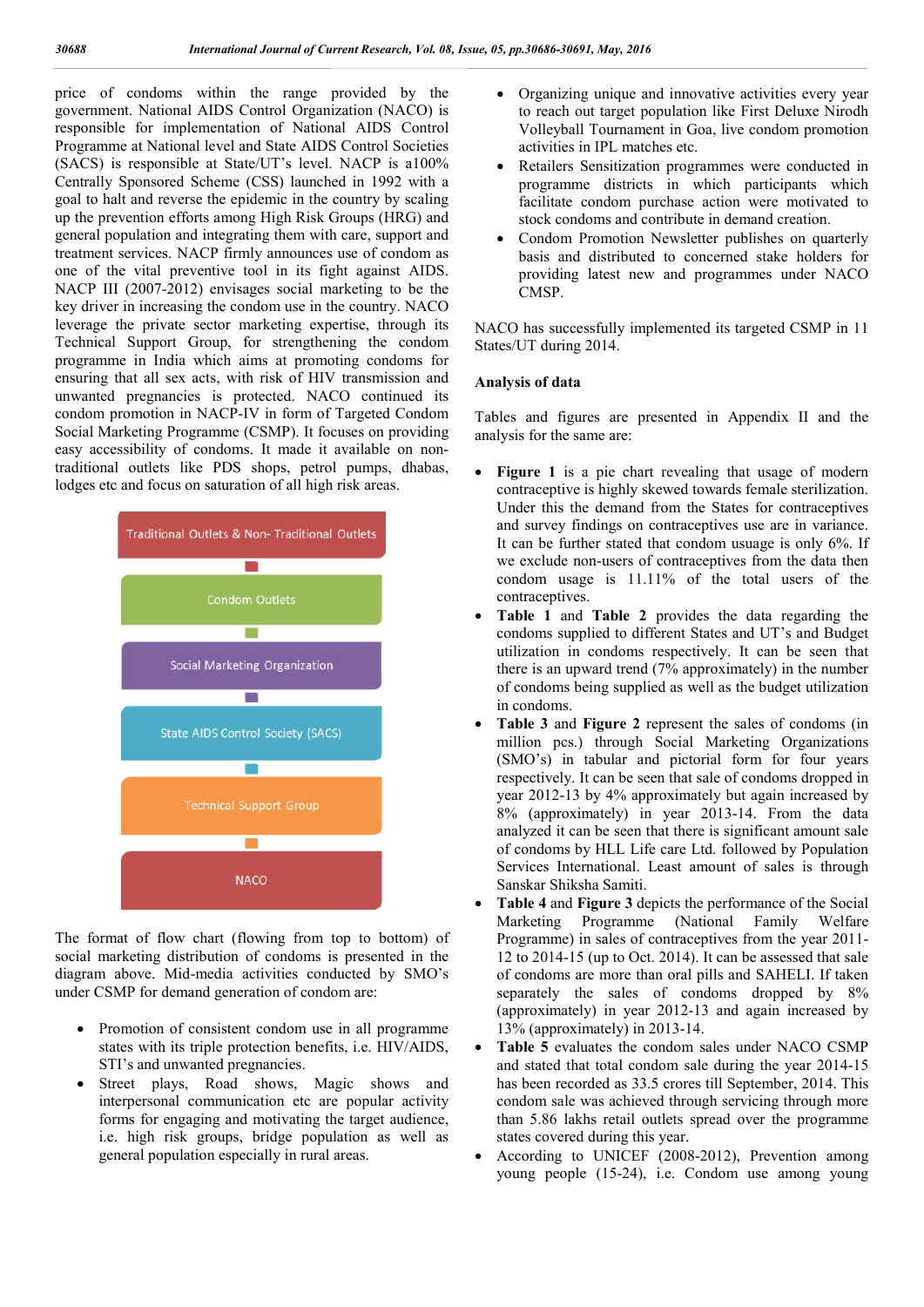people with multiple partners in males is 32.4 percent and in females is 17.1 percent in India.

 According to Family Health Statistics (2013), 93 percent of men know about condoms compared to 74 percent of females. On an average 40.5 percent of currently married women (15-49) is aware of condoms/Nirodh.

#### **Key findings and suggestions**

Keeping in the view the objective of the study the key findings of the exploratory study are:

- The sale of condoms have dropped in year 2012-13 by 8% approx. but again increased by 13% approx in consecutive year under Social Marketing Programme.
- Under CSMP it can be seen that sales till September 2014 is 33.5 crores service through 5.86 lakhs retail outlets.
- Condom usuage is only 6%. If we exclude non-users of contraceptives from the data then condom usage is 11.11% of the total users of the contraceptives.
- It can be examined that there is significant amount sale of condoms by HLL Lifecare Ltd. followed by Population Services International. Least amount of sales is through Sanskar Shiksha Samiti.
- According to Family Health Statistics (2013), 93 percent of men know about condoms compared to 74 percent of females. On an average 40.5 percent of currently married women (15-49) is aware of condoms/Nirodh.
- According to UNICEF (2008-2012), Prevention among young people (15-24), i.e. Condom use among young people with multiple partners in males is 32.4 percent and in females is 17.1 percent in India.
- Programmes do lead to awareness among people in respect of condom but still people are reluctant to use condoms because of non acceptance by partner, perceived ineffectiveness, less comfort, lack of sexual satisfaction, husband's alcohol use, depression, and anxiety, and not available at that instant.

The suggestions are drawn by analyzing the available literature and data related to condom social marketing from secondary sources. The following suggestions will help for better spread of awareness among people towards the use of condoms as well it will help in social marketing by government:

- Strengthening management systems by infusing public health management professionals at all levels, i.e. National, State and District Level. There is also a need to strengthen hospitals and various SMO's supplying condoms to end users.
- Strengthening condom supply and availability at every level. If possible PPP should also be promoted and strengthened.
- Addressing social determinants such as education, delay age at marriage etc through effective communication. Communication with the respective customers and selected mediums should also be enhanced as it is the biggest medium to spread awareness. More Mid-media activities can be organized under CSMP. There is need for effective communication especially in rural areas so that it led to increase in the acceptability and use of condoms.

#### **Conclusion**

It can be concluded from the above discussion that, Condom is one of the major contraceptive being used with the benefits of prevention against HIV/AIDS, STI's and unwanted pregnancies. It is an important tool in family planning and spacing methods. Social Marketing Programme and CSMP both have a positive impact on awareness about the condom and its uses as there is an increase in condom sales and usage but still there is lot of reluctance among people to use condoms. To overcome the barriers in front of Department of Health and Family Welfare and NACO there is need to strengthen our PPP model, education, condom supply and availability and aware and make people more comfortable with the idea of using condoms.

# **REFERENCES**

- Donta *et al.* 2014. Acceptability of male condom: an Indian Scenario. *Indian J Med Res*., 140, 152-156
- *Health and Family Welfare Statistics in India 2013.* Retrieved from https://nrhm-mis.nic.in/PubFWStatistics%202013/ Complete%20Book.pdf
- *Ministry of Health and Family Welfare*. Annual Report 2014- 15. Family Planning. Chapter 9, 135-155
- NACO and Ministry of Health and Family Welfare. *Operational Guidelines for Condom Promotion by State AIDS Control Societies*. Retrieved from http://naco.gov.in/ upload/Policies%20&%20Guidelines/2.%20Condom%20P romotion%20by%20SACS%20-%20Operational%20Guide lines.pdf
- *National AIDS Control Organization*. Annual Report 2014-15, 403-462. Retrieved from http://www.naco.gov.in/upload/ 2015%20MSLNS/Annual%20report%20\_NACO\_2014- 15.pdf
- USAID Project Search 2011*.Condom Social Marketing Rigorous Evidence-Usable Results*. Research to prevention. Retrieved from http://www.jhsph.edu/research/centers-andinstitutes/research-to-prevention/publications/csm.pdf

#### **Website**

http://www.ncbi.nhm.gov/pmc/articles/PMC4345747/ http://www.unicef.org/infobycountry/india\_statistics.html www.google.com www.wikipedia.com

### **APPENDIX I**

#### **Abbreviations**

- AIDS- Acquired Immune Deficiency Syndrome
- ASHAs- Accredited social health activists
- CSMP- Condom Social Marketing Programme
- CSS- Centrally Sponsored Scheme
	- HIV- Human Immunodeficiency Virus
- HRG- High Risk Groups
- IUCD- Intrauterine Contraceptive Device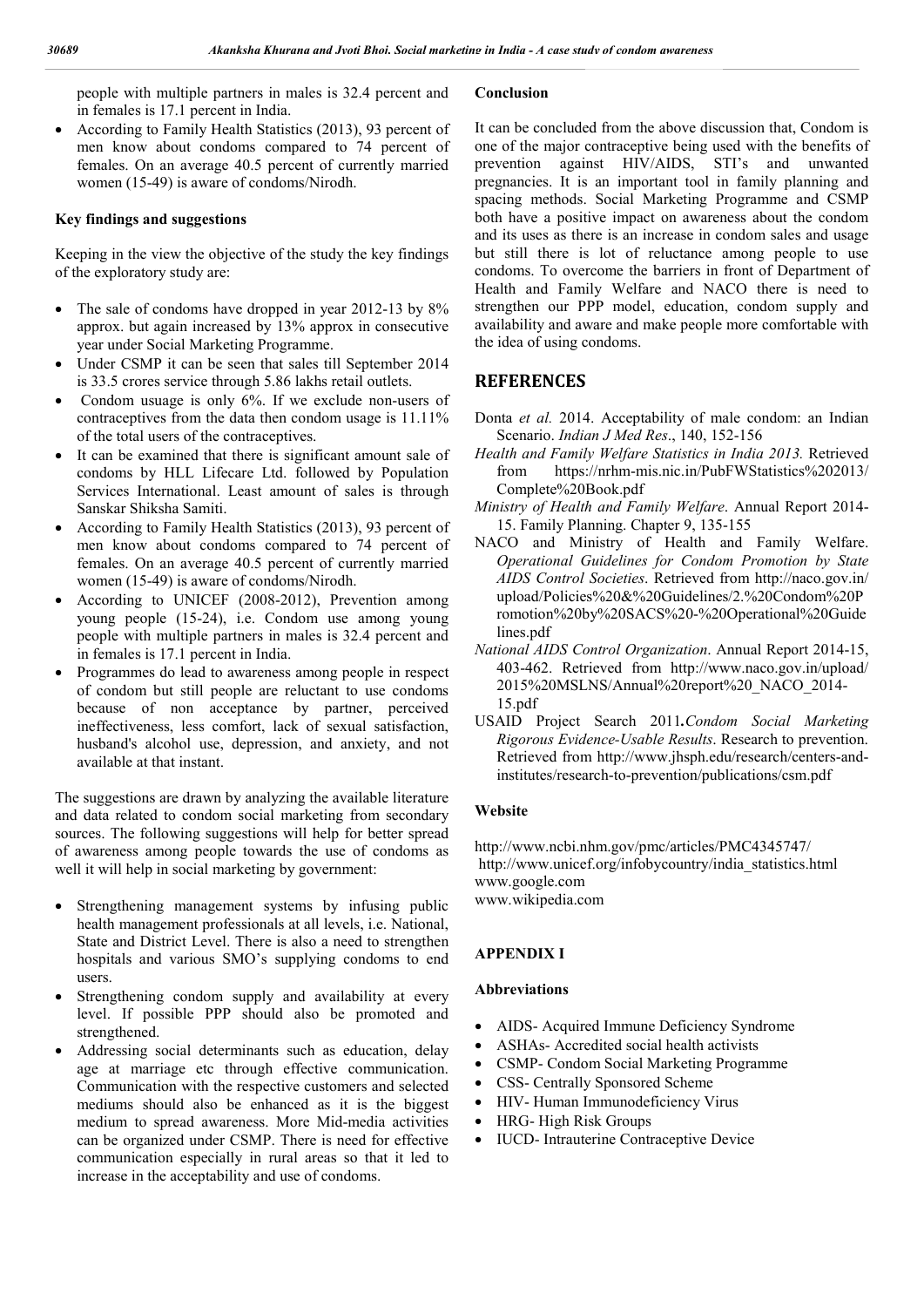### **APPENDIX II**



Source: Family Planning Annual Report (2014-15)

| <b>Table 1: Condoms Supplied to</b><br><b>State and UT's</b> |                              | <b>Table 2: Budget Utilization in</b><br>Condoms |                                       |
|--------------------------------------------------------------|------------------------------|--------------------------------------------------|---------------------------------------|
| Year                                                         | <b>Condoms</b> (in<br>Mpcs.) | Year                                             | Amount (Rs. In<br>crores)             |
| 2012-13                                                      | 367.86                       | 2012-13                                          | 66.5                                  |
| 2013-14                                                      | 394                          | 2013-14                                          | 71 22                                 |
| $2014 - 15$ (upto)                                           |                              | $2014 - 15$ (upto                                |                                       |
| Nov. 14)                                                     | 176                          | Nov. 14)                                         | 31.81                                 |
| Source: Family Planning Annual Report<br>$(2014-15)$         |                              | $(2014-15)$                                      | Source: Family Planning Annual Report |

**Figure 1. Usage of Modern Contraceptives (in %)**

| Table 3: Sale of Condoms (Quantity in Mpcs.)    |                                  |         |         |                        |                             |
|-------------------------------------------------|----------------------------------|---------|---------|------------------------|-----------------------------|
|                                                 | <b>Social Marketing</b>          |         |         |                        | $2014 - 15$ (Up)<br>to Oct. |
| S.No.                                           | Organization                     | 2011-12 | 2012-13 | 2013-14                | 2014)                       |
|                                                 | HLL Lifecare Ltd.,               |         |         |                        |                             |
|                                                 | Thiruvananthapuram               | 225.03  | 308.76  | 402.6                  | 287.64                      |
|                                                 | <b>Population Services</b>       |         |         |                        |                             |
| $\overline{2}$                                  | International, Delhi             | 164.65  | 164.49  | 113.27                 | 36.1                        |
|                                                 | 3 Parivar Seva Sanstha, Delhi    | 67.56   | 46.03   | 45.83                  | 16.94                       |
|                                                 | 4 DKT, India, Mumbai             | 89.84   | 54.68   | 0                      |                             |
|                                                 | 5 Janani, Patna                  | 46.81   | 3.66    | 85.77                  | 2.78                        |
|                                                 | <b>Population Health Service</b> |         |         |                        |                             |
|                                                 | $6(1)$ , Hyderbad                | 69.2    | 65.47   | 48.56                  | 21.54                       |
|                                                 | Sanskar Shiksha Samiti,          |         |         |                        |                             |
|                                                 | Bhopal                           | 0.04    | 0       | $\Omega$               |                             |
|                                                 |                                  |         |         | Not                    | Not                         |
|                                                 | 8 PCPL, Kolkata                  | 14.51   |         | 3.56 Recorded Recorded |                             |
|                                                 | World Health Partner, New        |         |         |                        |                             |
| 91                                              | Delhi                            | 0.27    | 1.53    | 2.3                    | 1.3                         |
|                                                 | <b>Total</b>                     | 677.91  | 648.18  | 698.33                 | 366.3                       |
| Source: Family Planning Annual Report (2014-15) |                                  |         |         |                        |                             |

- NACO- National AIDS Control Organization
- NACP- National AIDS Control Programme
- PDS- Public Distribution System
- PPP- Public-Private Partnership
- PSU- Public Sector Undertaking
- RTI- Reproductive Tract Infections
- SACS- State AIDS Control Societies
- SMO- Social Marketing Organization
- STI- Sexually Transmitted Infections
- UNICEF- United Nations Children's Emergency Fund
- UT- Union Territories